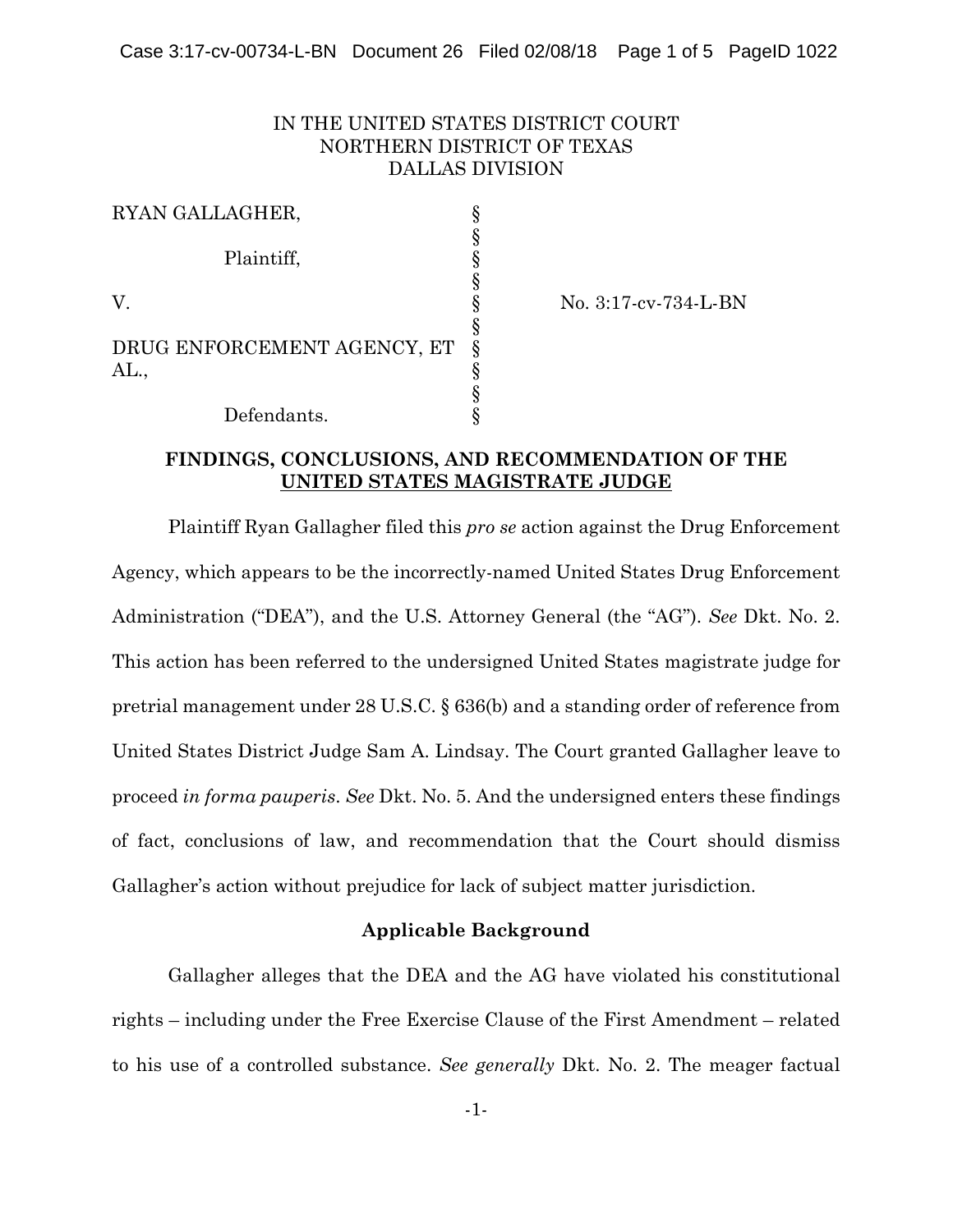allegations of the complaint provide that Gallagher "was put in jail due to [laws pertaining to controlled substances] and enforcement of these Monopolies, [his] brother died due to these laws and enforcement of these Monopolies, and [Gallagher] was later subject to having property stolen and having a Narcotics Investigation opened on [him] due to these laws and enforcement of these Monopolies." *Id.* at 3; *see also id.* (alleging that defendants "[i]nterpret[ ] and ... [e]nforce[] laws which do and have operated an Unconstitutional violation of Rights, including the arrest of Plaintiff, the jailing of the Plaintiff, a Narcotics Investigation and theft of Plaintiff's property, and the death of Plaintiff's brother as well as lost a job over it due to false charges").

Although Gallagher has supplemented his complaint with hundreds of pages of attachments, including some presented through motions, *see, e.g.,* Dkt. Nos. 7-23, the most succinct statement of his claim is "that the Controlled Substances Act (CSA) is Unconstitutional As-Applied causing damage to the Plaintiff in the form of arrest, jailing, investigation, seizure, loss of family member life and the act is Dangerous on its face (Possibly Unconstitutional on its face), as well as perpetuates Monopolies or is being applied wrong by the Defendants" – the DEA and the AG. Dkt. No. 2 at 10.

#### **Legal Standards and Analysis**

A district court is required to screen a civil action filed *in forma pauperis* and may summarily dismiss that action under 28 U.S.C.  $\S$  1915(e)(2)(B)(i) and (ii) if it presents allegations that are frivolous or that fail to state a claim, such as allegations barred by the doctrine of sovereign immunity. *See, e.g., Gibson v. Fed. Bureau of Prisons*, 121 F. App'x 549, 551 (5th Cir. 2004) (per curiam). Relatedly, federal courts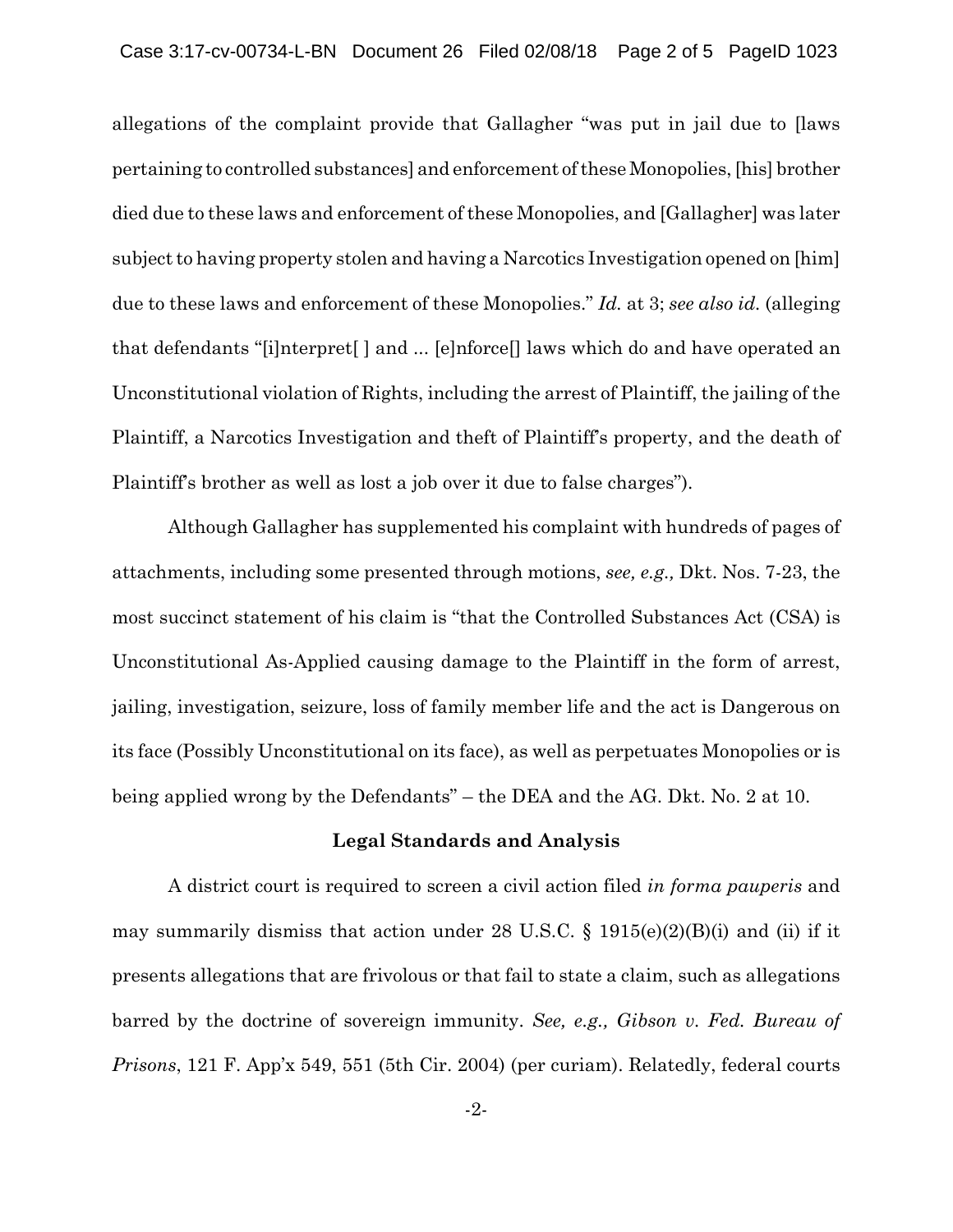have an independent duty to examine their own subject matter jurisdiction. *See Ruhrgas AG v. Marathon Oil Co.*, 526 U.S. 574, 583-84 (1999).

"The United States enjoys sovereign immunity from suit, meaning it cannot be sued without consent." *Gonzalez v. United States*, 851 F.3d 538, 543 (5th Cir. 2017) (citations omitted). Accordingly, "[a] plaintiff may only sue the United States if a federal statute explicitly provides for a waiver of sovereign immunity." *In re FEMA Trailer Formaldehyde Prod. Liab. Litig. (Miss. Plaintiffs)*, 668 F.3d 281, 287 (5th Cir. 2012) ("*In re FEMA Trailer*").

The sovereign immunity of the United States extends to its agencies. *See FDIC v. Meyer*, 510 U.S. 471, 475 (1994) ("Absent a waiver, sovereign immunity shields the Federal Government and its agencies from suit."); *Garland v. U.S. Attorney for the N. Dist. of Tex.*, No. 3:03-cv-2658-D, 2005 WL 910605, at \*2 (N.D. Tex. Apr. 20, 2005) ("United States agencies and officers are also protected by sovereign immunity." (citing *Drake v. Panama Canal Comm'n*, 907 F.2d 532, 534 (5th Cir. 1990))). Sovereign immunity therefore extends to the DEA. *See, e.g., Richards v. Pennsylvania*, 196 F. App'x 82, 85 (3d Cir. 2006) (per curiam) (citation omitted).

As to the AG, it is not clear the capacity under which he has been sued. But, in this circuit, "[a] person's capacity need not be pled except to the extent required to show the jurisdiction of the court." *Parker v. Graves*, 479 F.2d 335, 336 (5th Cir. 1973) (per curiam) (citing FED. R. CIV. P. 9(a)). Therefore, "[t]he allegations in the complaint must be examined in order to determine the nature of the plaintiff's cause of action." *Id.* (citation omitted). Here, those allegations reflect that the AG has been sued in his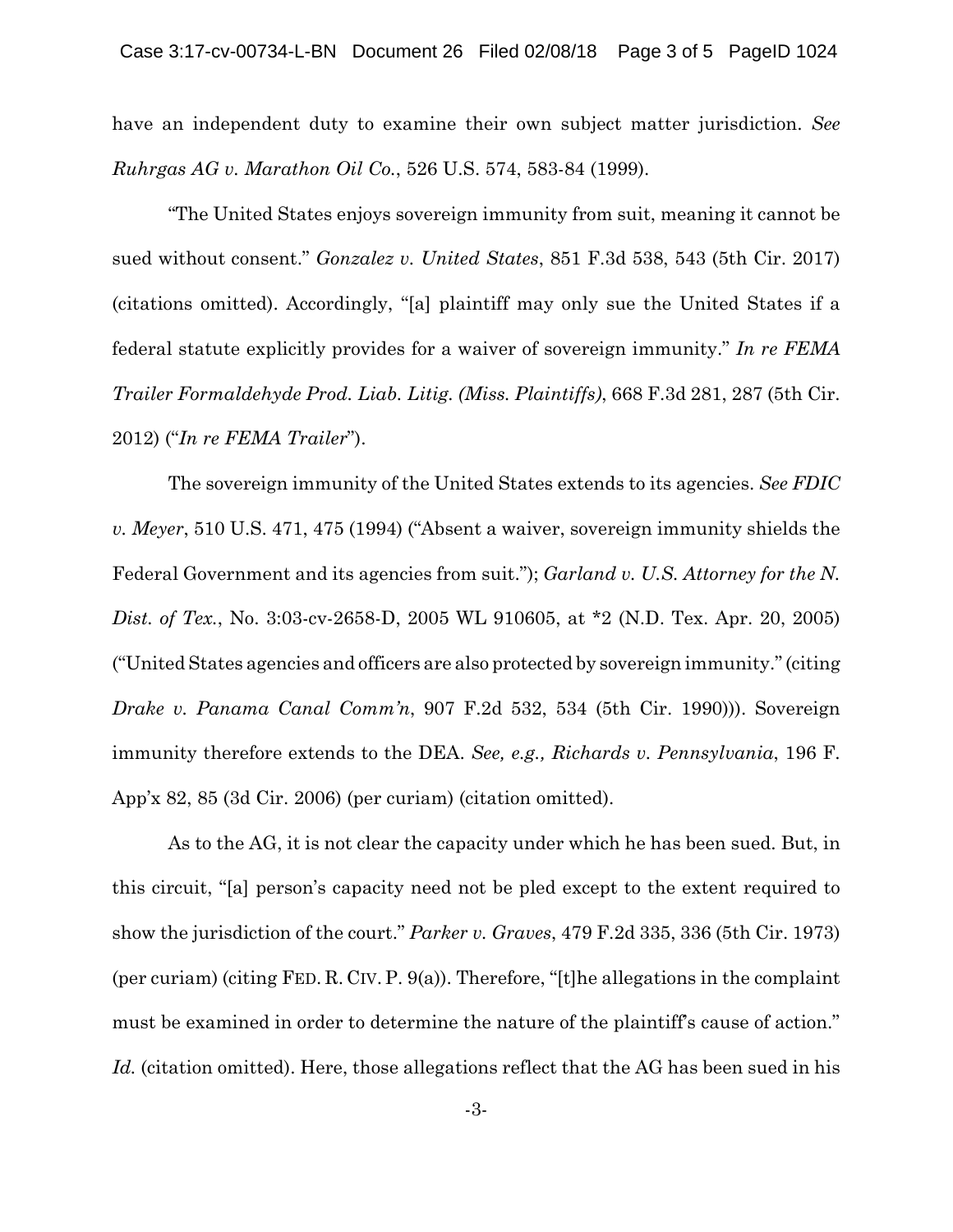official capacity.

And, because Gallagher claims that his constitutional rights have been violated under the color of federal law, he is asserting a claim for relief under *Bivens v. Six Unknown Named Agents*, 403 U.S. 388 (1971).

"But even so construed, [his] constitutional claim[s] must fail: A *Bivens* action does not lie against federal agencies or the United States, which possess sovereign immunity; such actions may be brought only against named federal officers or agents in their personal capacity." *Multi Denominational Ministry of Cannabis & Rastafari, Inc. v. Gonzales*, 474 F. Supp. 2d 1133, 1141 (N.D. Cal. 2007) (citing *Meyer*, 510 U.S. at 483-86)); *see also id.* at 1140 (noting that, under *Bivens*, "[f]ederal officers may be sued in their personal capacities for violating an individual's constitutional rights" (citation and emphasis omitted)).

Therefore, as pleaded, this action must be dismissed without prejudice as frivolous for lack of subject matter jurisdiction. *See Anderson v. Jackson State Univ.*, 675 F. App'x 461, 464 (5th Cir. 2017) (per curiam) (noting that "'dismissal for want of jurisdiction bars access to federal courts,'" "'is *res judicata* only of the lack of a federal court's power to act," and "is otherwise without prejudice to the plaintiff's claims," which means that "the rejected suitor may reassert his claim in any competent court" (quoting *Daigle v. Opelousas Health Care, Inc.*, 774 F.2d 1344, 1348 (5th Cir. 1985))); *cf. In re FEMA Trailer*, 851 F.3d at 287 ("Waivers of sovereign immunity should be narrowly construed in favor of the United States." (citing *In re Supreme Beef Processors, Inc.*, 468 F.3d 248, 253 (5th Cir. 2006))).